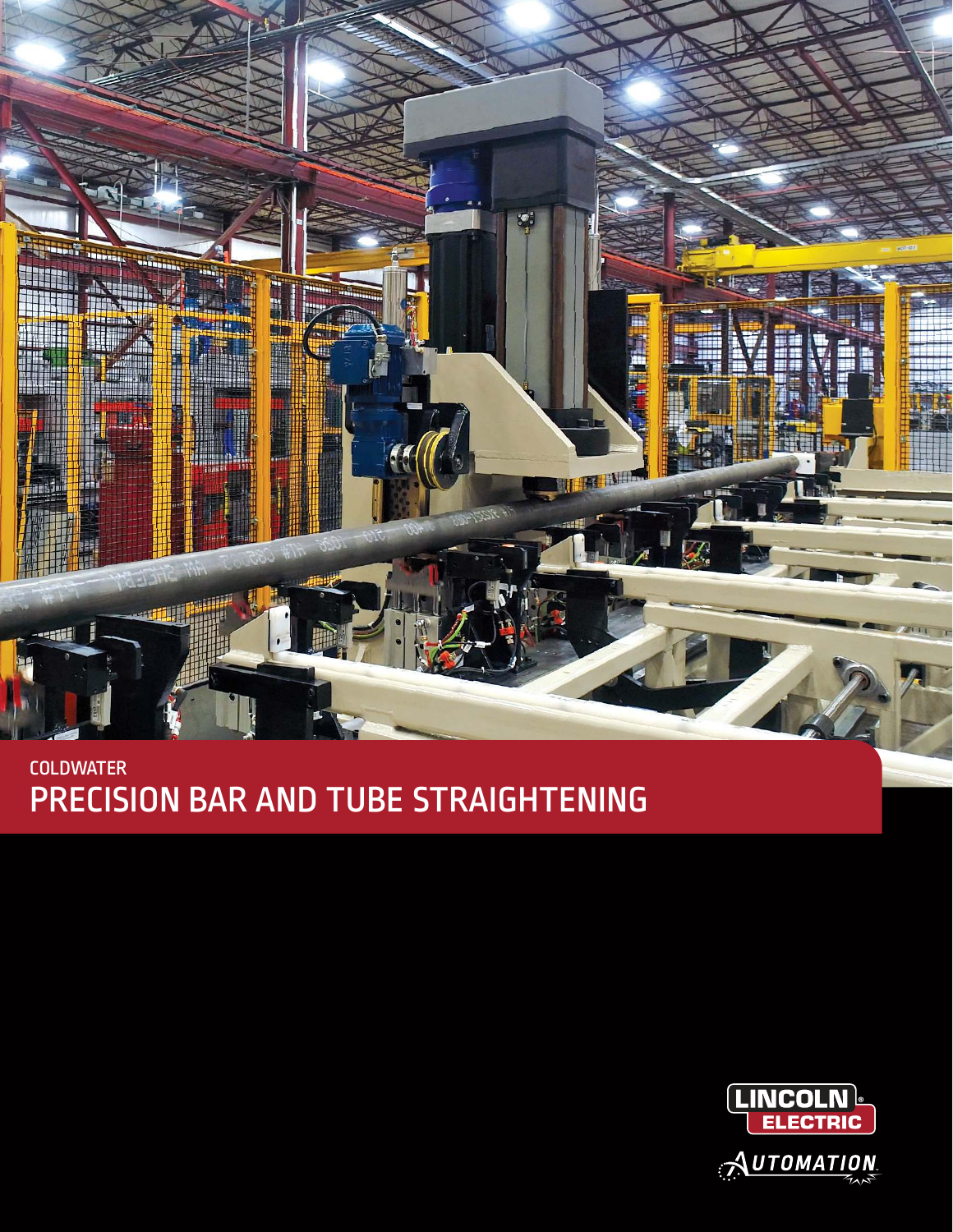# Precision Straightening

Despite advanced manufacturing processes, many bars and tubes produced for precision applications today are not totally straight. This poses a problem for manufacturers who rely on machining or centerless grinding operations to finish these bars or tubes.

#### The Solution

To combat this problem, Lincoln Electric Automation has developed a fully automated bar/tube straightening system with embedded artificial intelligence that automatically adapts to variances in the tubes without requiring operator intervention. The system is capable of handling a wide variety of lengths and diameters. As compared to other methodologies, these systems have helped to reduce cycle times by up to  $60 - 80\%$  while achieving straightness over the entire bar/tube within 0.02" tolerance.

#### How It Works

Bundles of bars/tubes are loaded onto an accumulation deck and then automatically fed to the straightening equipment. In the straightening process, the tube or bar is rotated to measure the runout with sensors at multiple data points along its length. This data is sent to the PLC where it is compared to the straightness specification to determine where it needs to be corrected.

The PLC determines the initial point needing correction and the servo press is indexed along the bar by a servo rail to the indicated location where it then bends the bar/tube to specification. The piece is then rotated again to collect the data points and determine if there are other points that need attention. This process continues until all the data points are found to be within specification. From there, the bars may be moved out of the machine, automatically or by an operator, to the next process.





### SYSTEM BENEFITS

- » Decreases cycle times by up to 60 80% as compared to other methodologies
- » Achieves straightness over the entire bar to the required tolerance
- » All-servo controlled for easy maintenance
- » Can handle large OD product and lengths over 300"
- » Can be adapted to different tube length and O.D. requirements
- » Fully automatic operation to reduce direct labor
- » Replaces traditional processes that rely on manually loaded and controlled straightening presses
- » Cycle times optimized through machine self-teaching requirements when new material is introduced

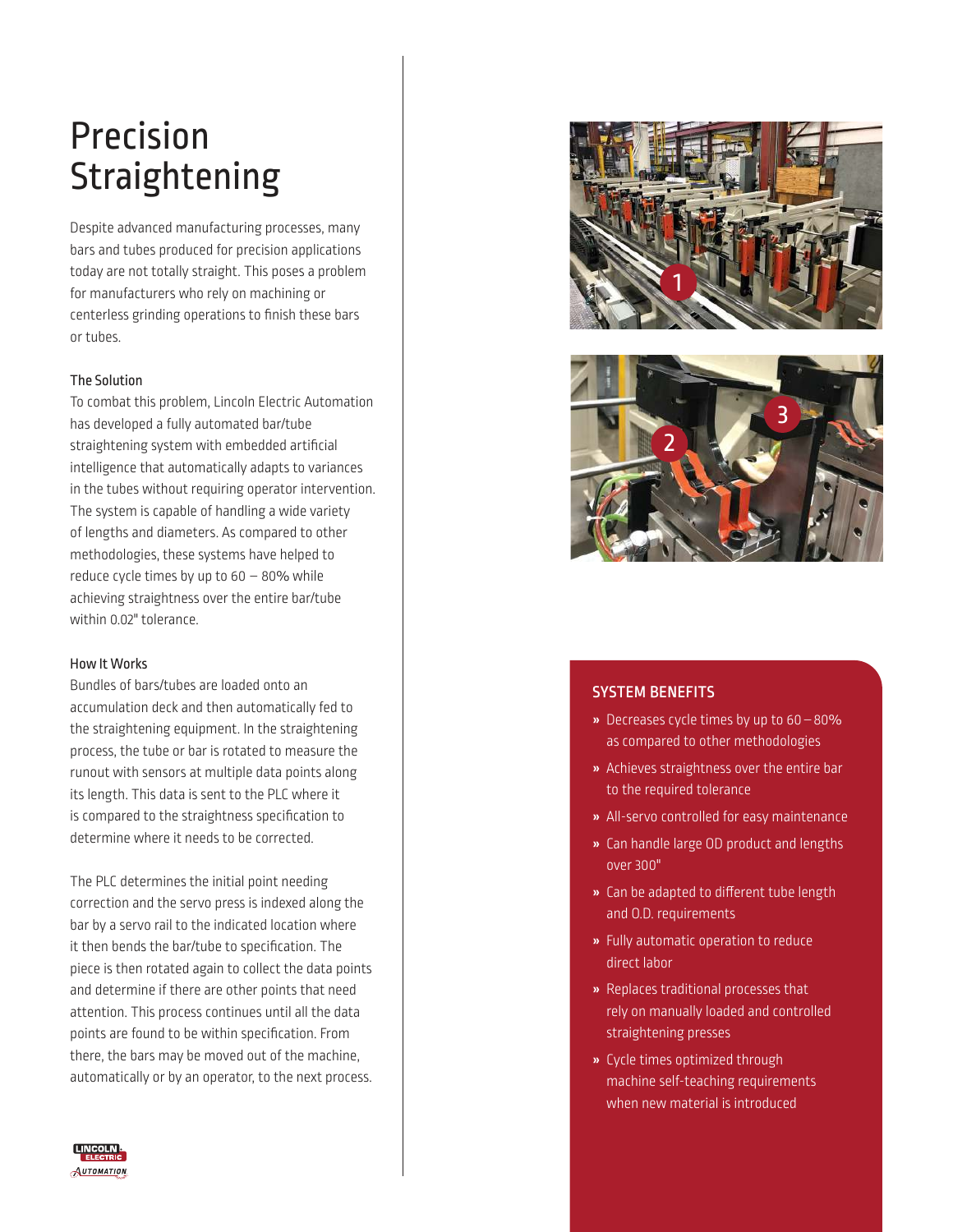

#### 1 - Automatic X-axis

The C-frame press traverses via servo motion across multiple data points to determine the pre- and post-bent state of the stock.

#### 4 - Servo Press

A servo press riding on a servodriven axis applies up to 40 US Ton (356 kN) or 50 US Ton (445 kN) bending force to the bar/tube.

#### 2 - Measuring Supports

Cam roller guides support the bar/tube during rotation and measurements.

#### 5 - Stock Support/Feed Table

Stock support and feed table queue parts ahead of straightening. This can be configured for manual or automatic loading.

#### 3 - LVDT Measurements

The Linear Variable Differential Transformer (LVDT) measures the straightness of the bar/tube as it rotates.

#### Control System (not shown)

Comes standard with a 24VDC Allen-Bradley® control, Rockwell® servo motors and a 15-inch HMI screen with manual and automatic modes.